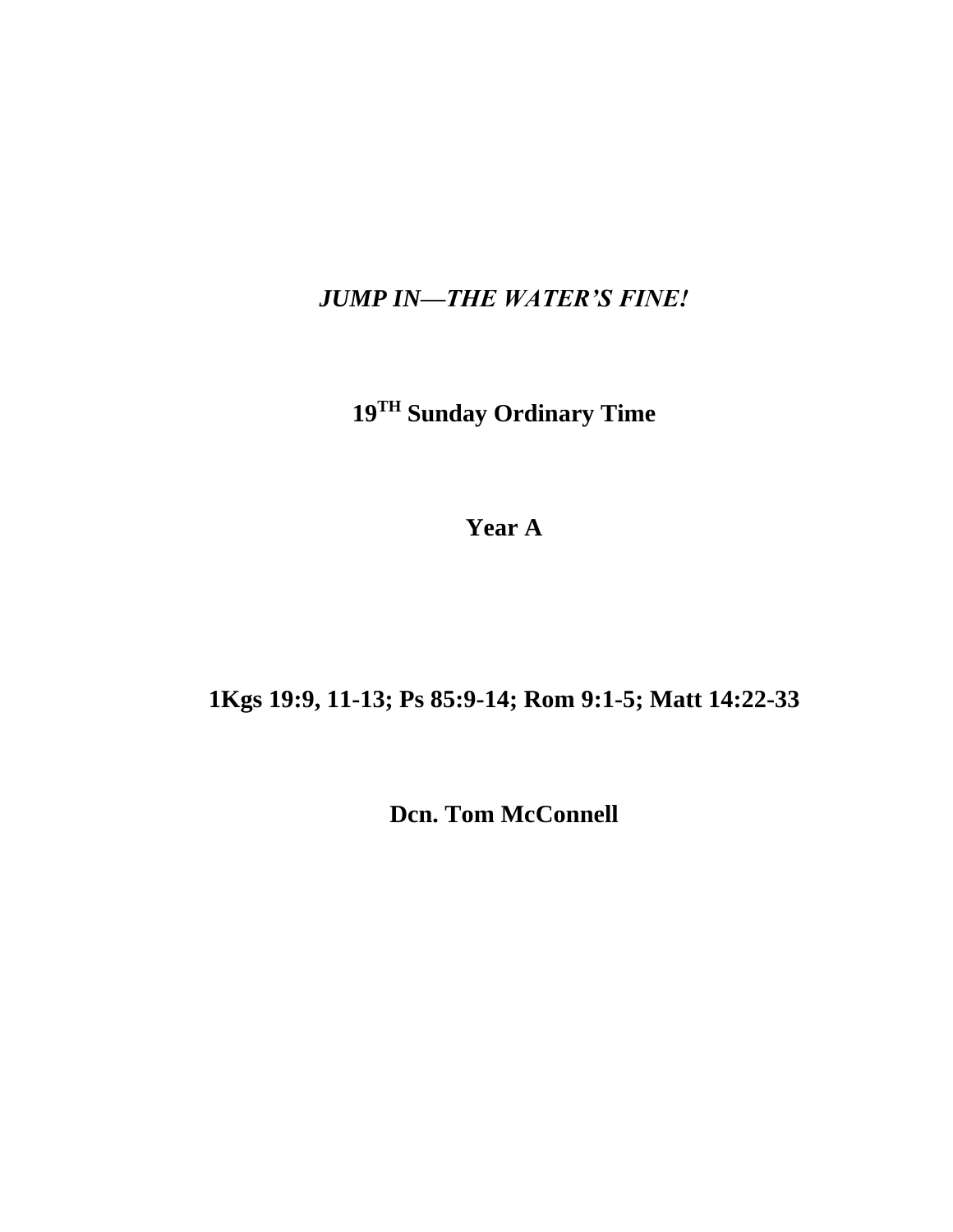**The diagnosis was leukemia! Shocking…Depressing! Our eldest daughter, at 3 ½ years old, was dying. Her Pre-School teacher had been correct after all…she was not herself…she was listless…she was a very sick little girl. Her beautiful blonde hair was now falling out by the handfuls every night as we prepared her for bed. Brenda and I were helpless to come to her aid. As her father, a young Army Captain serving in an aviation assignment in Korea, I was totally unprepared for this devastating predicament over which I was absolutely powerless to prevail or even to help in the least bit. Where was God in our desperate time of need?**

**When the storms of life are raging around and through us… when we're quickly sinking into the despair of helplessness…when all hope is slipping away at a pace that makes your head spin, what do you do?…what do you reach for?…who do you turn to? Desperate and disillusioned, Brenda and I prayed…we reached for faith…and we turned to the only One who we knew controls the seas, the wind, and the storms. Like Peter when he was sinking in the water, we also turned to Jesus….**

2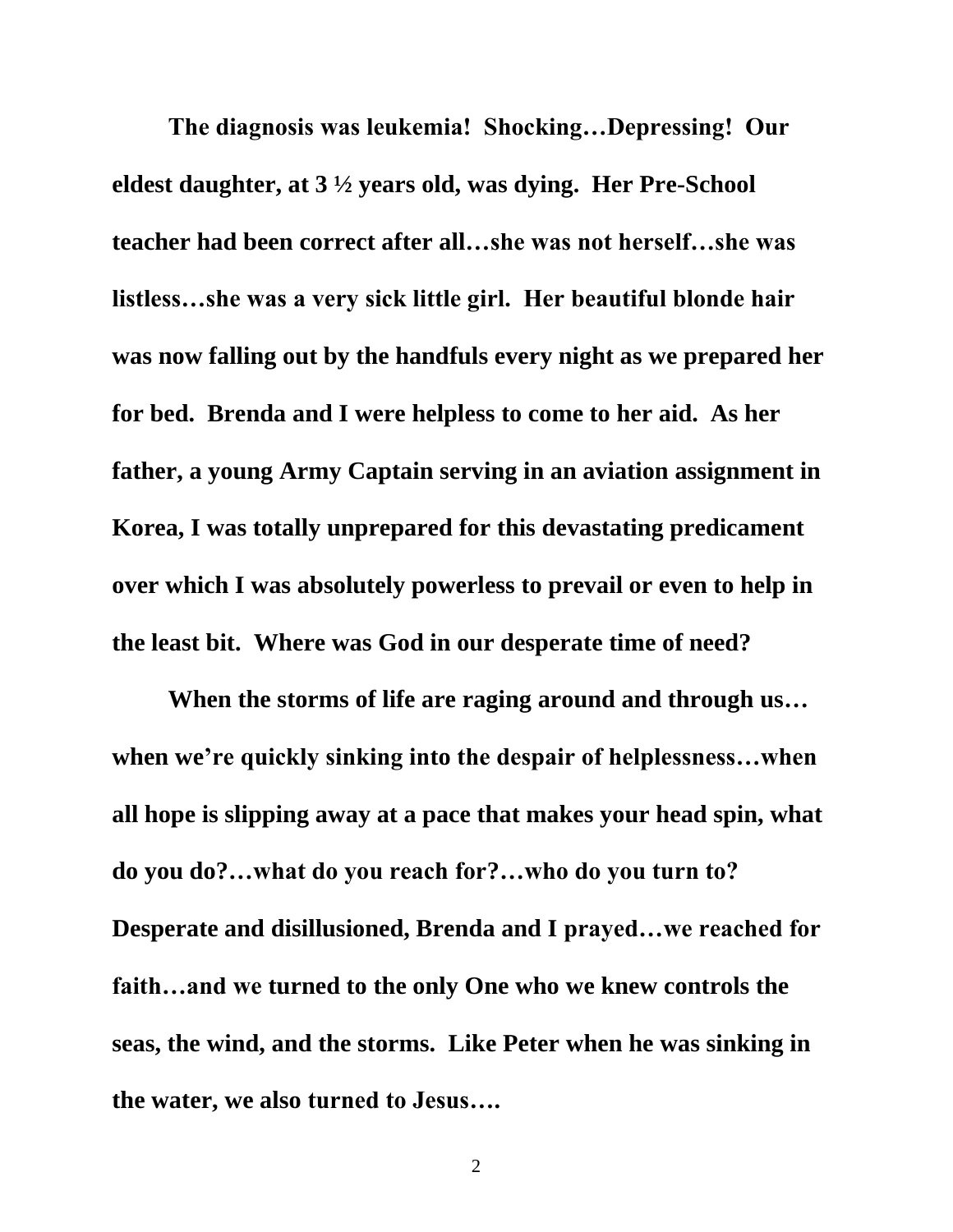**The demand of our daughter's devastating illness indelibly etched the lives of her, then, young mother and father. Where was God, I had asked earlier? He was there in the midst of our turmoil… waiting patiently for our deliberate response. Yes, Brenda and I begged Jesus to spare our daughter, promising everything under the sun in exchange for His healing touch. But it was only when we…and especially Brenda, the mother…sincerely and resolutely offered back to God that which He had so graciously allowed us to bear and raise and love so deeply for so short a time…it was only then, that we both felt the peace that passes all understanding…the peace that God offers His children when they trust and obey Him unconditionally. Peace that comes from putting down our own efforts and will, and yielding our "all" to the Lord. It was only then that we could truly and willingly accept God's will for Mary Catherine. Although saddened by the distinct possibility of losing our daughter to this dreadful disease, Brenda and I experienced a most profoundly emotional release…to rest in God,**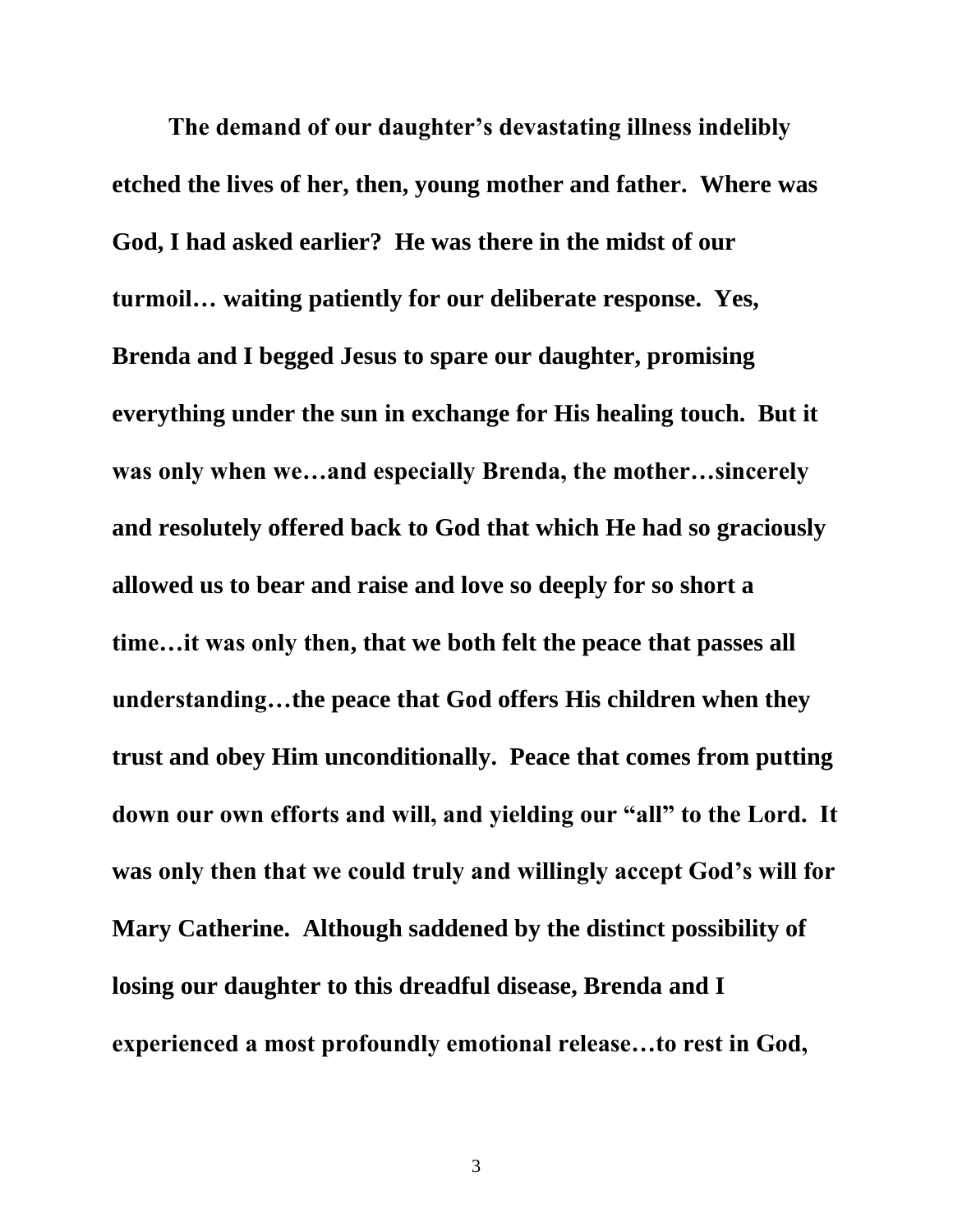**no matter what the outcome, is indeed a beautiful…and indescribable… feeling.** 

**Well, we all know that God works in mysterious ways, and for whatever reason, we were allowed to keep Mary Catherine. The complete story of her miraculous healing is, however, for another time. Suffice it to say that she became stronger and stronger. As our faith began to quickly build, the devastating symptoms that were killing our daughter, began to fade just as quickly.**

**How do we find God in the storms and struggles of our lives, in the trials and tribulations we encounter in trying to imitate Christ in living the Christian faith? God commands Elijah, in today's OT reading, to stand on the mountain and await His passing by. In the Gospel, Jesus makes the disciples set out across the waters to later meet Him; and then He encourages Peter to "Come", jump in the water and walk to Him. In each case, the Lord makes Himself present amid frightening waves, wind, fire, and earthquakes.** 

**Even if in a whisper, as Elijah heard amidst the tumult, as today you hear His voice speaking to the predicaments negatively** 

4